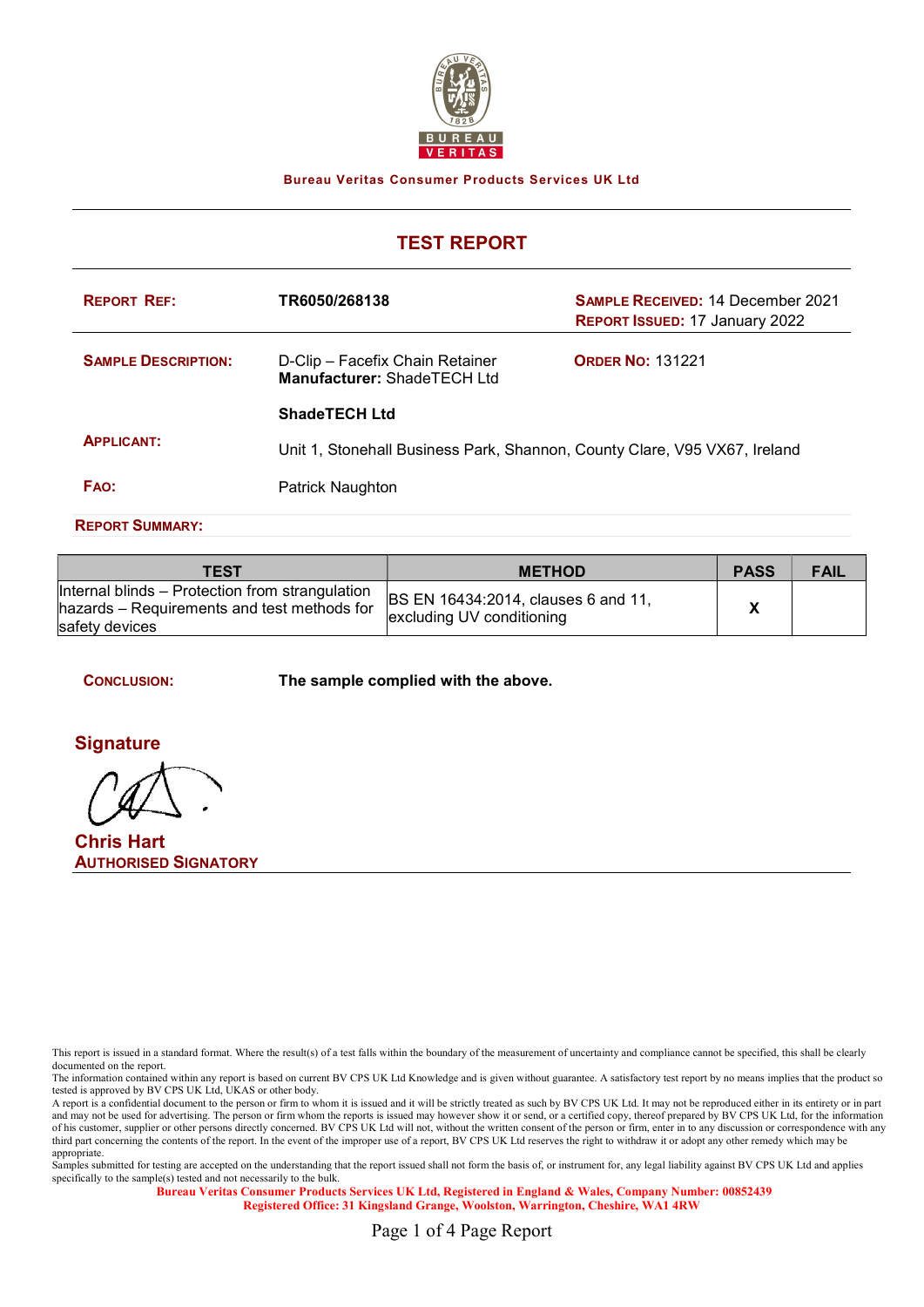

## SAMPLE IMAGE:

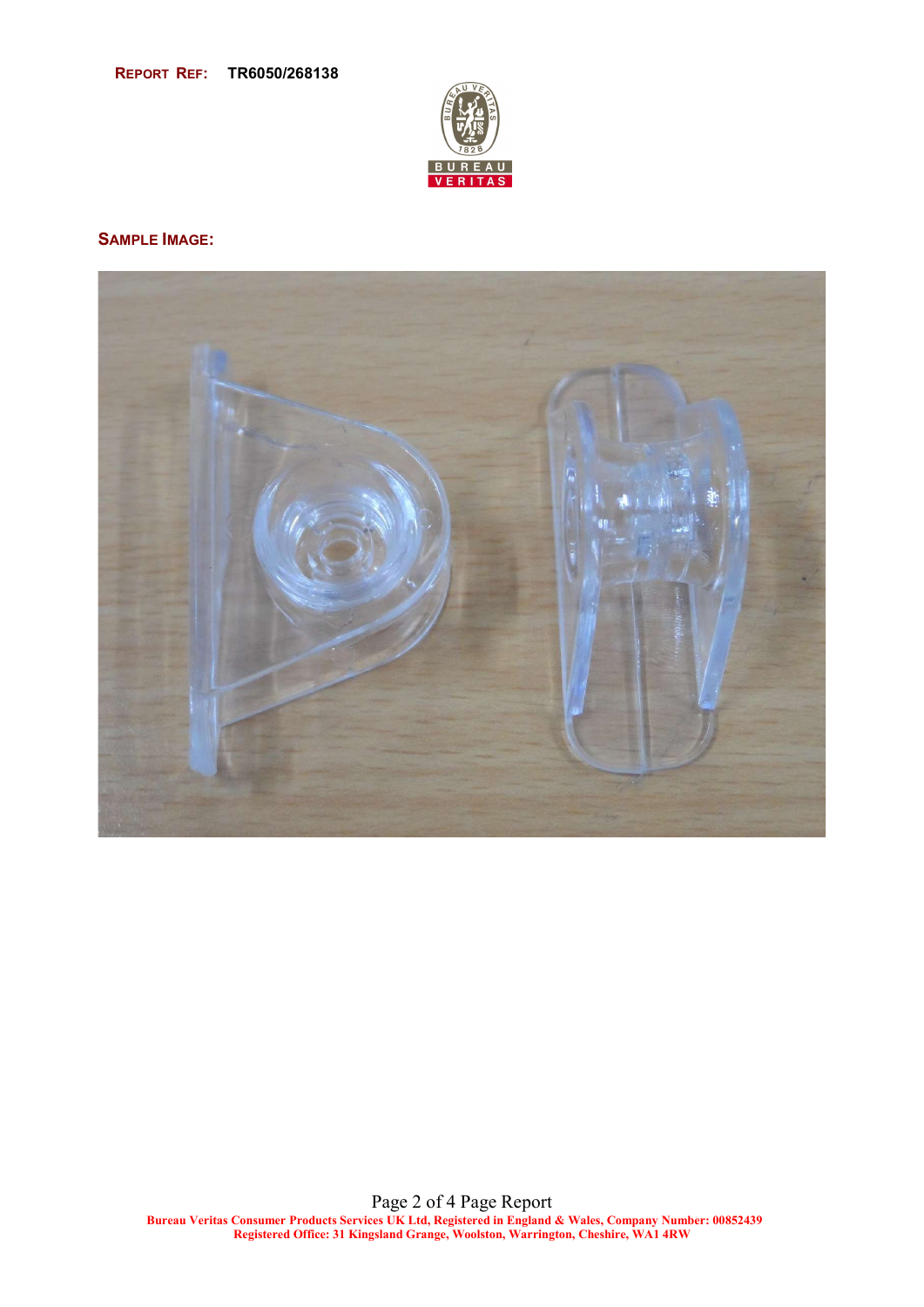

### INTRODUCTION:

An examination was requested to ascertain compliance with the requirements as detailed on page one of this report. The following clauses were considered applicable and our findings were as follows:

## TEST RESULTS:

| <b>BS EN 16434:2014</b>        |                                    |               |                 |  |
|--------------------------------|------------------------------------|---------------|-----------------|--|
| <b>Summary of Examination:</b> |                                    |               |                 |  |
| <b>Clause</b>                  | <b>Description</b>                 | <b>Result</b> | <b>Comments</b> |  |
| 6                              | <b>TENSIONING DEVICE</b>           |               |                 |  |
| l6.1                           | lGeneral                           |               | See note 1      |  |
| 6.2.1                          | Resistance of the retaining device | Pass          |                 |  |
| 6.2.2                          | Retention of cords                 | Pass          |                 |  |
| 11                             | <b>ADDITIONAL REQUIREMENTS</b>     |               | See note 2      |  |
| 11.3                           | Impact resistance                  | Pass          |                 |  |

#### Notes

|  |              | The test was conducted on the following samples:                                                                                                                                                                                          |
|--|--------------|-------------------------------------------------------------------------------------------------------------------------------------------------------------------------------------------------------------------------------------------|
|  |              | - In their original condition;<br>- That had been subjected to the mechanical endurance test;<br>- That had been subjected to the effect of temperature test.                                                                             |
|  | 1            | At the client's request no UV conditioned samples were tested.                                                                                                                                                                            |
|  |              | The samples were tested with a metal ball-chain loop of 1 m length and with a ball<br>diameter of 4.6 mm.                                                                                                                                 |
|  |              | Before testing, the samples were secured to a piece of PBV window frame, supplied by<br>the client, using adhesive pads also supplied by the client. The adhesive was allowed<br>to cure for 48 hours before testing. See figure 1 below. |
|  |              | The test was conducted on samples that had been subjected to the effect of<br>temperature test.                                                                                                                                           |
|  | $\mathbf{2}$ | At the client's request no UV conditioned samples were tested.                                                                                                                                                                            |